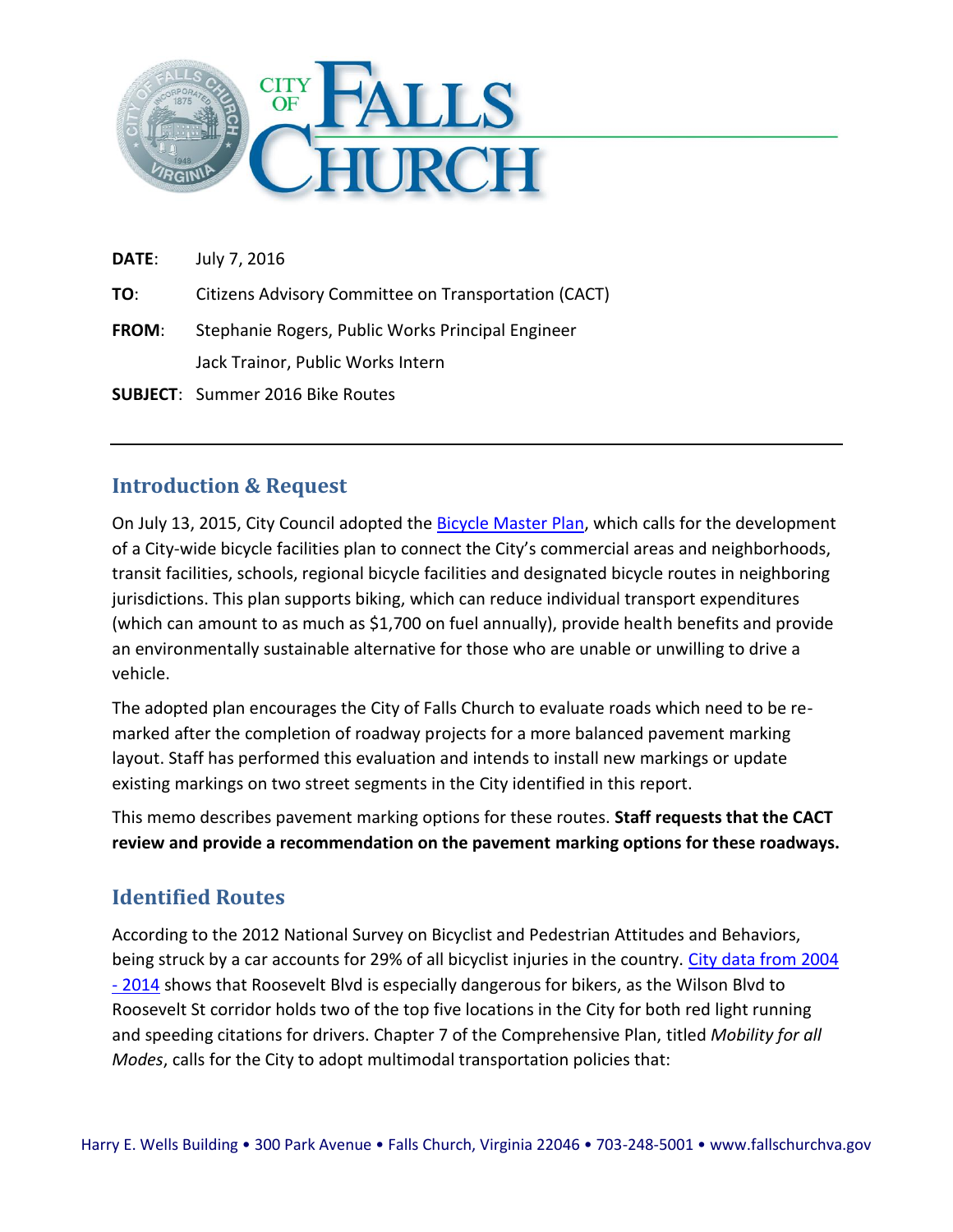*Provide for the safe movement of people and goods within and through the City via a transportation network that connects to the regional transportation network, offers choices in travel modes, supports economic activity, is sensitive to the environment, and provides equitable access for all residents, workers, and visitors.* 

Both Hillwood Ave and Roosevelt Blvd connect the City to the Seven Corners interchange, where the speed limit is 15 MPH higher than in the City. To ensure bicyclist safety on these routes, staff has identified these roadways as two sites appropriate for new or updated street bicycle marking options. Options include:

Roosevelt Blvd (N Roosevelt Street to Wilson Blvd)

- 1. Bike lanes
- 2. Sharrows

Hillwood Ave (Annandale Road to Cherry Street)

- 1. Buffered bike lanes
- 2. Bike lanes w/ flush median

Should new markings or bike lanes be approved on these roadways, bicycle wayfinding signs will be installed per the MUTCD and Spring 2016 Bicycle Routes recommendations.



Harry E. Wells Building • 300 Park Avenue • Falls Church, Virginia 22046 • 703-248-5001 • www.fallschurchva.gov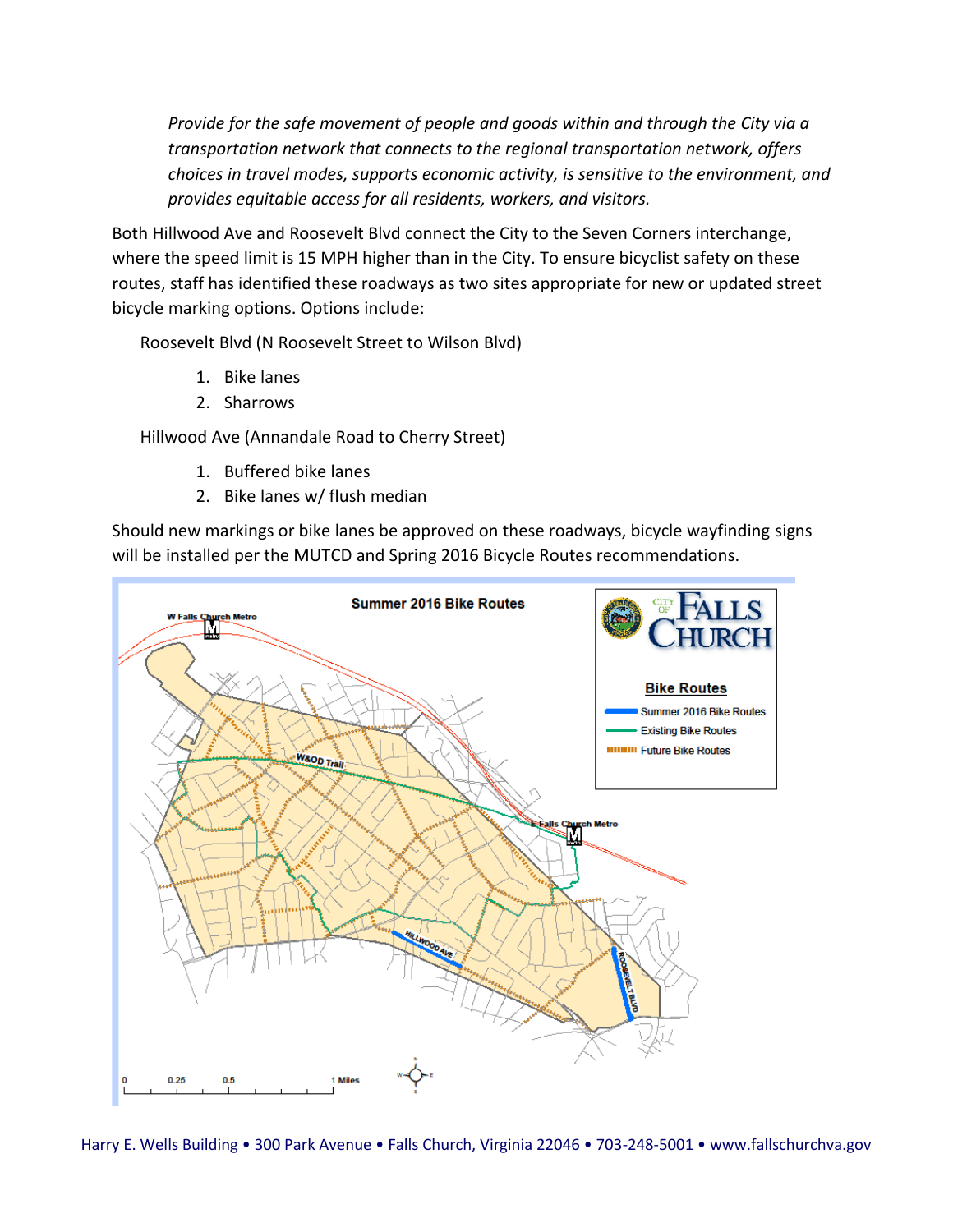## **Marking Options**

**Hillwood Ave**

*W Annandale Rd to Douglass Ave*

Street width: 60' (curb to curb)

Hillwood Ave at W Annandale Rd is a high-volume signalized intersection, with W Annandale Rd connecting to US-50 (Arlington Boulevard) a little over half a mile south of the intersection and to US-29 (S Washington St) a block away. With the width of Hillwood Ave widening to 60 feet approaching Annandale Rd, staff recommends installing buffered bike lanes for added bicyclist protection. Adding both parking and buffered biking lanes will be a more efficient use of roadway space without sacrificing safety or capacity. These lanes would transition to the existing lane configuration of one left turn, one through, and one right turn lane for WB Hillwood Ave at W Annandale Rd.

| <b>Option Name</b>             | Configuration                                                                                                                                                   |
|--------------------------------|-----------------------------------------------------------------------------------------------------------------------------------------------------------------|
| <b>Buffered Bike Lanes</b>     | 8' parking lane<br>11' buffered<br>bike lane<br>11' travel lane<br>11' travel lane<br>11' buffered                                                              |
| <b>Median &amp; Bike Lanes</b> | bike lane<br>8' parking lane<br>8' parking lane<br>6' bike lane<br>11' travel lane<br>10' flush<br>median<br>11' travel lane<br>6' bike lane<br>8' parking lane |
| No Build                       |                                                                                                                                                                 |







**Median & Bike Lanes**



**No Build**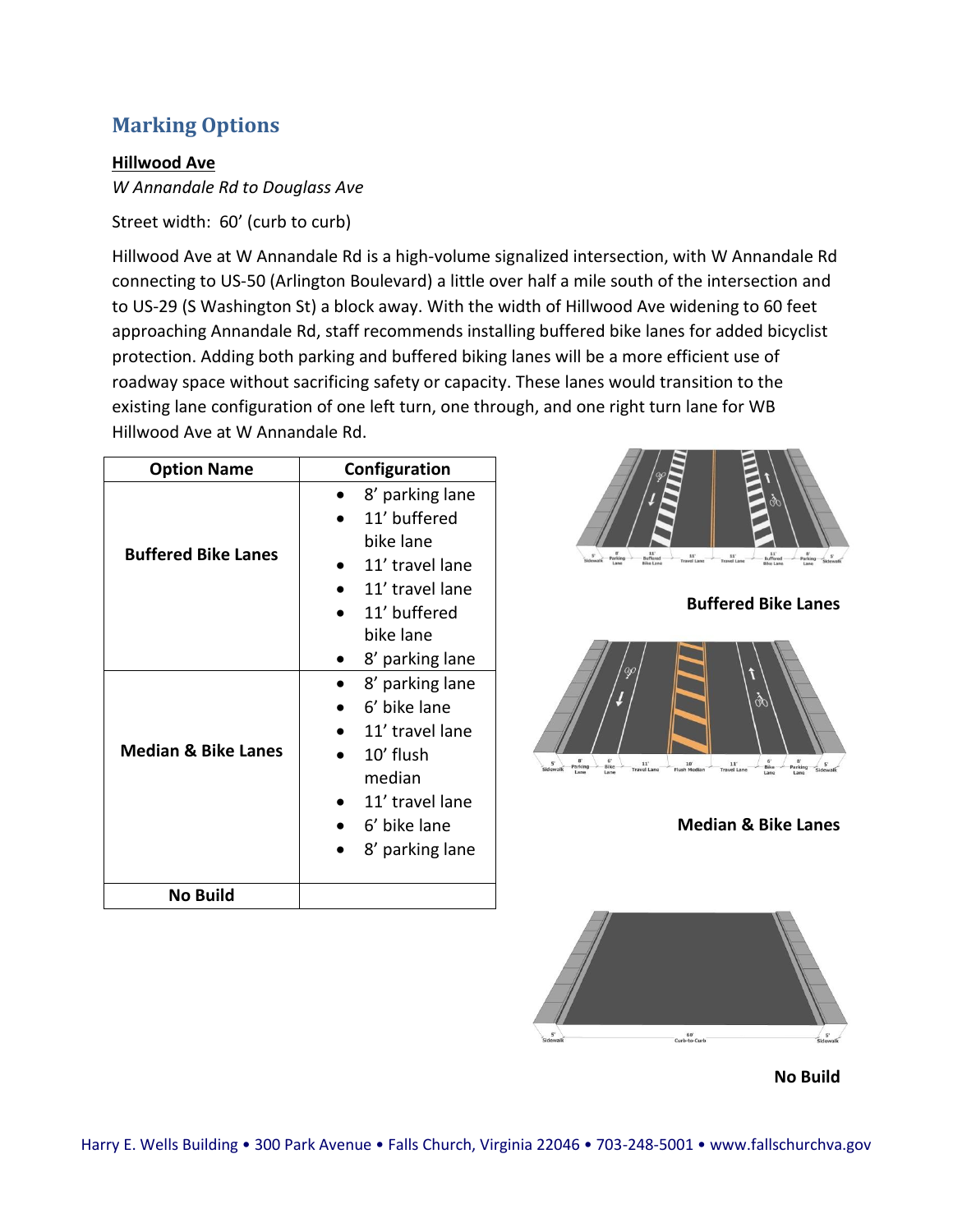#### **Hillwood Ave**

*Douglass Ave to S Cherry St*

Street Width: 50' (curb to curb)

Hillwood Ave is densely parked in the residential section adjacent to the Whittier Park neighborhood. Traveling east from W Annandale Rd towards S Cherry St, there are long stretches of underused or prohibited parking, such as from Hunton Ave to Cherry St. Any installed bike lane markings would transition to the existing lane configuration of one left turn, one through, and one right turn lane for EB Hillwood Ave at S Cherry St.

| <b>Option Name</b> | Configuration                                                                                                                             |
|--------------------|-------------------------------------------------------------------------------------------------------------------------------------------|
| <b>Bike Lanes</b>  | 8' parking lane<br>6' bike lane<br>11' travel lane<br>$\bullet$ 11' travel lane<br>$\bullet$ 6' bike lane<br>8' parking lane<br>$\bullet$ |
| <b>No Build</b>    |                                                                                                                                           |



**No Build**

**Bike Lanes**



#### **Roosevelt Blvd**

*Wilson Blvd to N Roosevelt St*

Street width: 28' (curb to curb) or 35' with left turn pocket

Roadway is a divided with a raised median and has two travel lanes in each direction. There is no on-street parking on Roosevelt Blvd in the subject segment. Providing bike lanes on Roosevelt Blvd would provide another modal choice for connection to the East Falls Church Metro station from Wilson Blvd. The portion of Roosevelt Blvd within Arlington County has sharrows and then bike lanes, and also connects to the W&OD Trail. Adding a facility within the City would connect to an existing established route.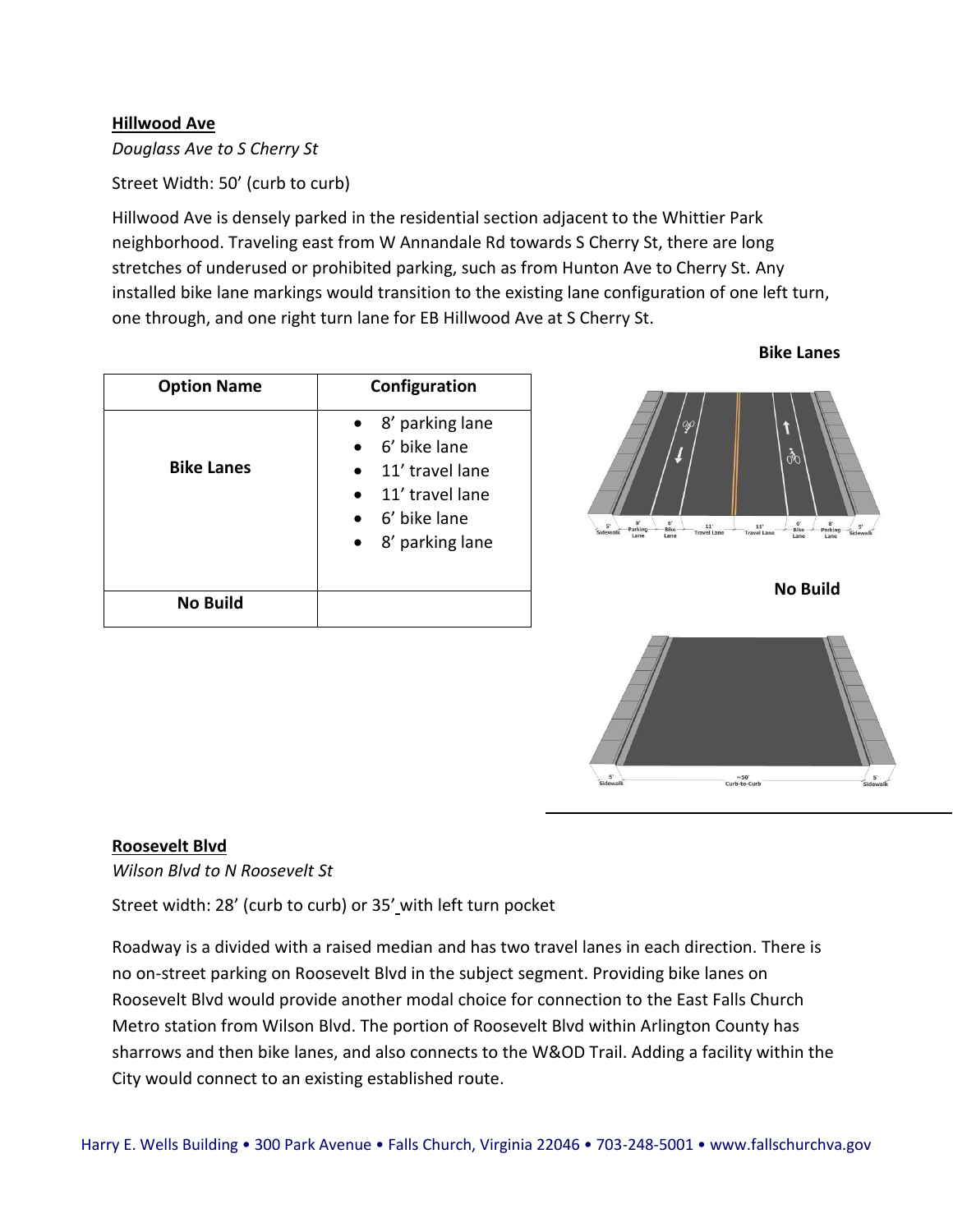| <b>Option Name</b> | Configuration                                                   |
|--------------------|-----------------------------------------------------------------|
| <b>Bike Lanes</b>  | 6' bike lane<br>11' travel lane<br>11' travel lane<br>$\bullet$ |
| <b>Sharrow</b>     | 14' inside lane<br>14' outside lane with sharrows               |
| <b>No Build</b>    |                                                                 |



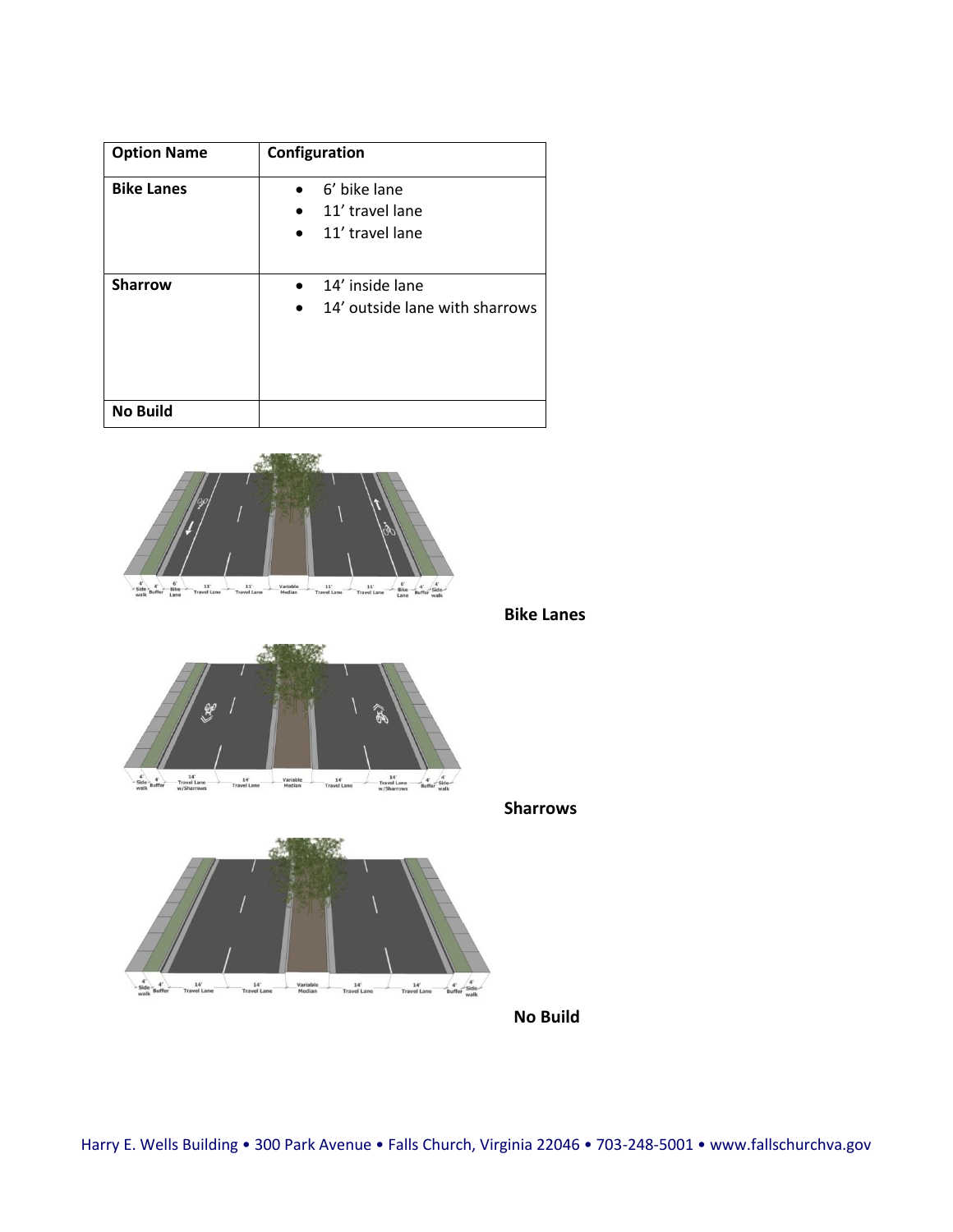# **Existing Conditions - Parking Utilization and Street Widths on Hillwood Avenue**